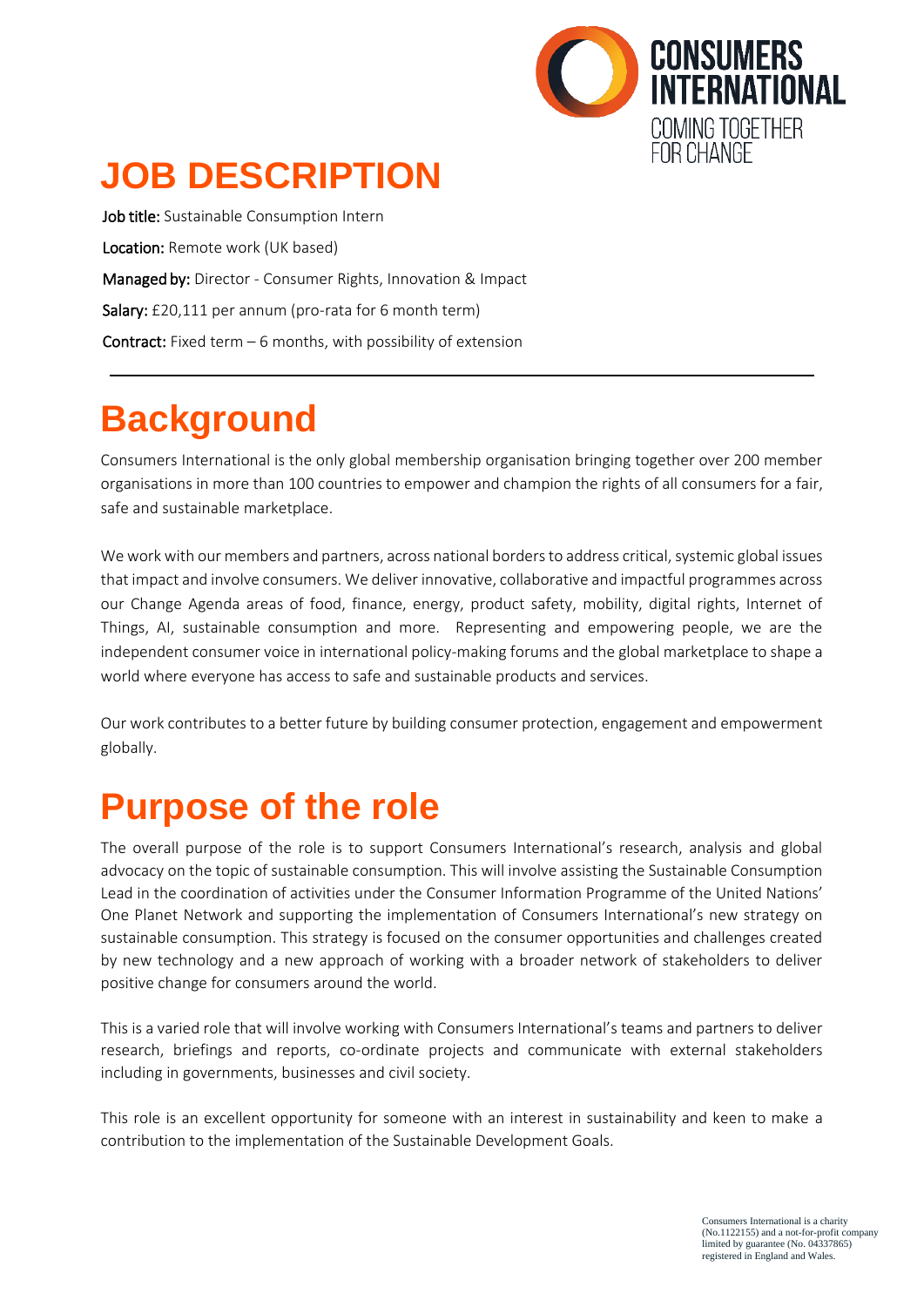# **Key Responsibilities**

#### Main Areas of Responsibility (these responsibilities are not exhaustive and may change in relation to organisational need):

We are looking for an enthusiastic individual, interested in sustainability, with excellent research, analysis and presentation skills. An interest in consumer issues would also be a considerable advantage. You should be comfortable with working in a busy and varied environment and able to write and communicate clearly and effectively with a variety of people from different cultural backgrounds. You will need to be organised and able to manage your time and coordinate all activities related to the role.

#### Key responsibilities of the role include the following, all of which will be delivered with the support of the Sustainable Consumption Lead:

- Conduct research and analysis to support the development of briefings, proposals, reports and events.
- Co-ordinate the activities and initiatives of working groups and projects within the UN One Planet Network Consumer Information Programme (e.g. on Type 1 ecolabels, preventing plastic pollution, product sustainability information, social impact communication). This will include writing reports for a variety of audiences and managing the programme's newsletter and webpages on the One Planet Network website and other communications content.
- Draft, provide input to, and disseminate communications (e.g. meeting minutes, research reports, topic briefings) to stakeholders of the Consumer Information Programme, ensuring accurate, timely and appropriate communications.
- Contribute to funding proposals to support future work on sustainable consumption.
- Work with Consumers International's members and partners to gather insight to inform the development of our work on sustainable consumption.
- Deliver small to medium size events including supporting the development of agendas, invite lists and logistical arrangements such as coordinating travel for staff and speakers and delegates attending the event.
- Support the Sustainable Consumption Lead with coordinating the Green Action Fund and supporting members in the application process, including delivering research and ensuring key external communications are delivered on-time for the success of the annual Green Action Week.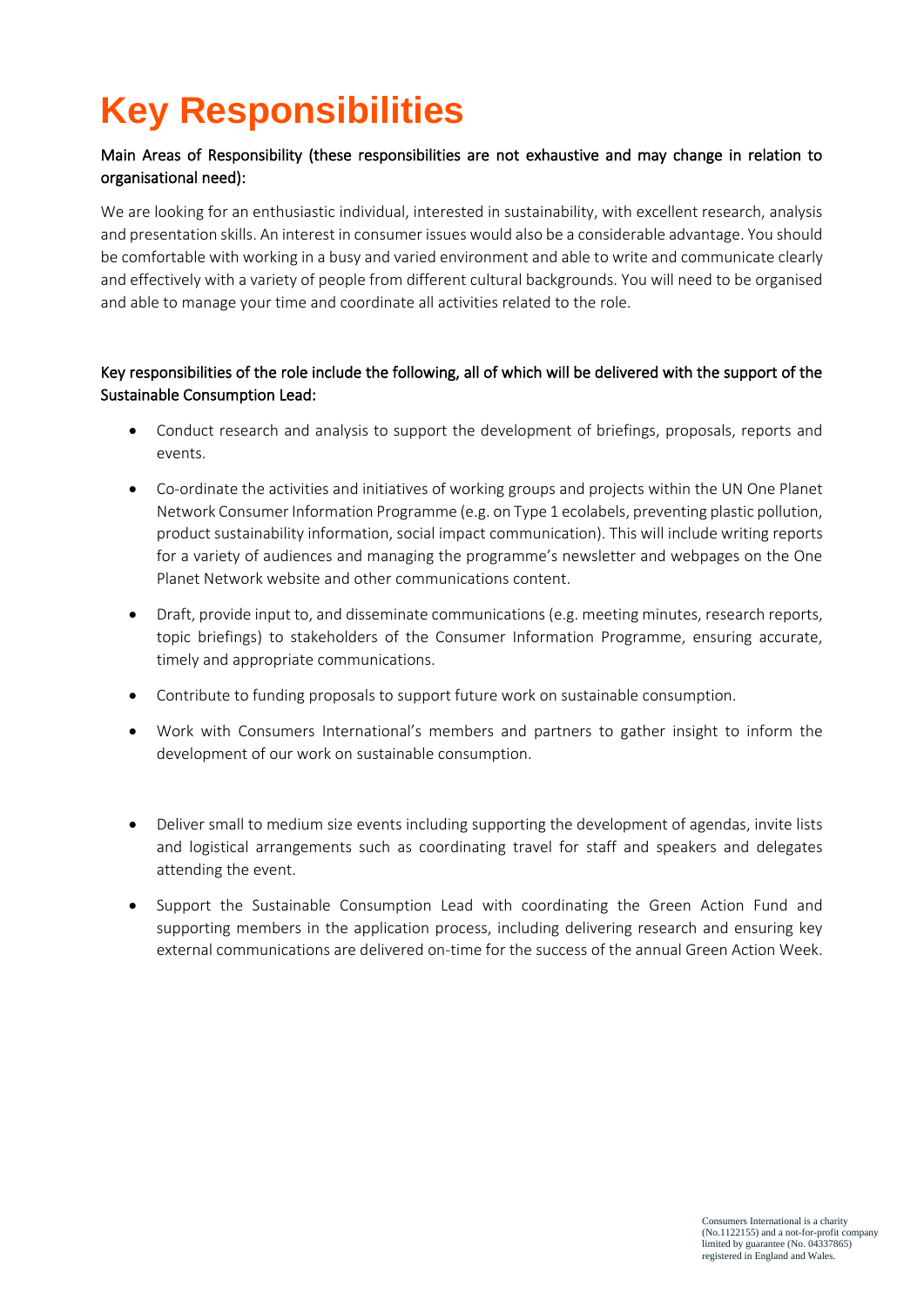Also, promoting the campaign within Consumers International and with other external stakeholders.

• Support the communication of activities and decisions internally on sustainable consumption so that all staff are informed and engaged in our work.

#### The overall work of Consumers International:

- Contribute to team meetings and other Consumers International-wide communication and outreach.
- Carry out other specific activities as required to support the strategy of Consumers International.

### **Personal Specification**

Consumers International is a charity (No.1122155) and a not-for-profit company limited by guarantee (No. 04337865) registered in England and Wales.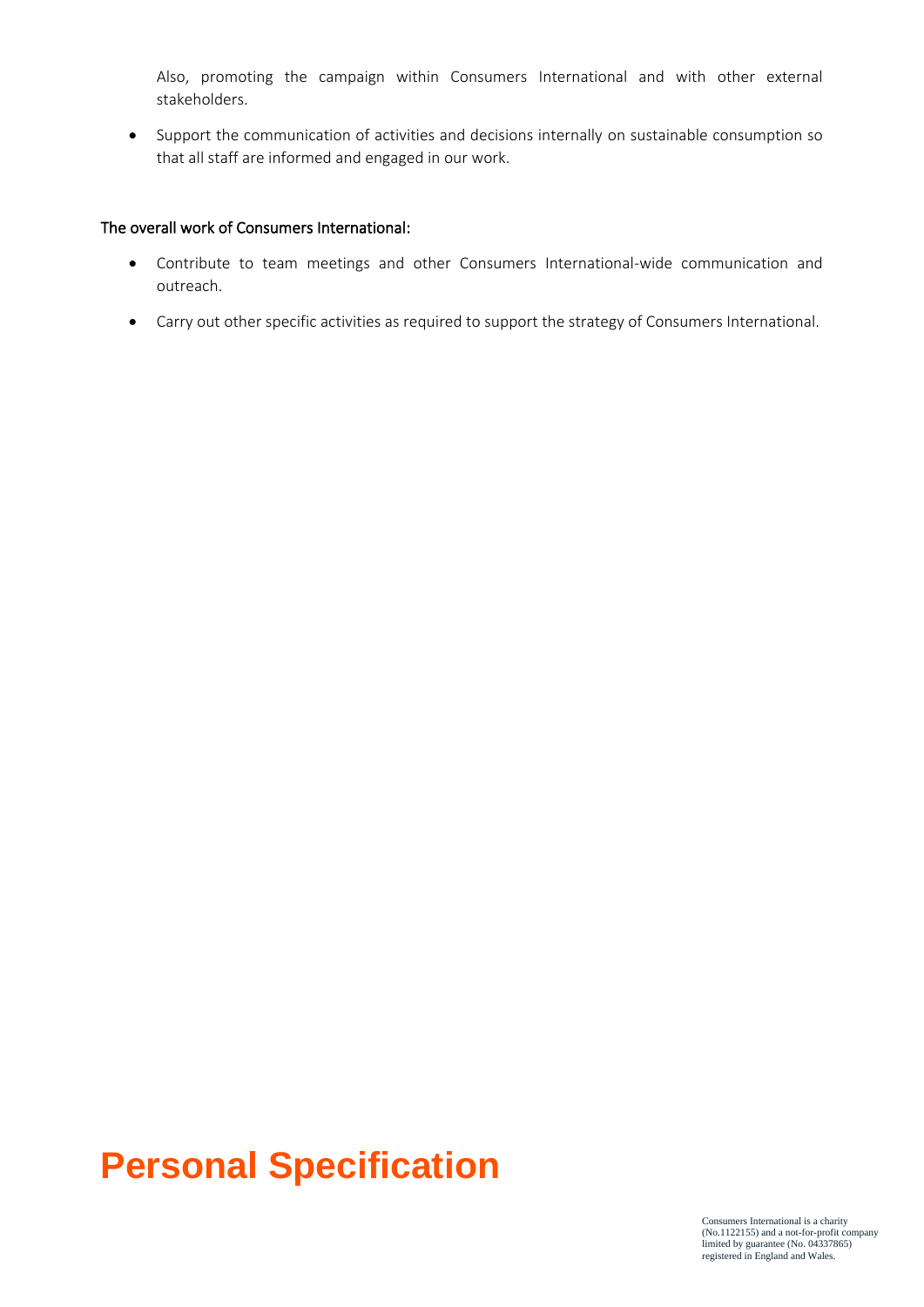| <b>ESSENTIAL</b>        |                                                                                                   |
|-------------------------|---------------------------------------------------------------------------------------------------|
| <b>REQUIREMENTS</b>     | <b>CRITERIA</b>                                                                                   |
| <b>EXPERIENCE &amp;</b> | Experience of working in an office environment.<br>$\bullet$                                      |
| <b>UNDERSTANDING</b>    | Experience of writing a range of different materials for a non-academic audiences.<br>$\bullet$   |
|                         | Experience of supporting events and/or coordinating projects.<br>$\bullet$                        |
|                         | Knowledge of global sustainability debates, the Sustainable Development Goals, key<br>$\bullet$   |
|                         | international policies on sustainable consumption.                                                |
| <b>SKILLS AND</b>       | A cooperative team worker: flexible, responsive and able to work with colleagues<br>$\bullet$     |
| <b>ABILITIES</b>        | across the team and organisation                                                                  |
|                         | Self-motivated and able to work efficiently without close supervision<br>$\bullet$                |
|                         | Strong administrative and organisation skills and the ability to manage multiple<br>$\bullet$     |
|                         | deadlines                                                                                         |
|                         | Confident telephone manner<br>٠                                                                   |
|                         | Fluent in spoken and written English<br>$\bullet$                                                 |
|                         | Strong IT skills<br>$\bullet$                                                                     |
|                         | Self-starter with can-do attitude, proactively proposing new ideas in support of our<br>$\bullet$ |
|                         | strategy and continuous improvement                                                               |
|                         | Able to thrive in a multicultural, highly collaborative and agile work environment<br>٠           |
| <b>OTHER</b>            | Interest in consumer issues<br>$\bullet$                                                          |
| <b>REQUIREMENTS</b>     | Ability to legally work in the UK (Consumers International cannot assist with visa<br>$\bullet$   |
|                         | applications)                                                                                     |
|                         | Commitment to the aims and objectives of Consumers International<br>٠                             |
|                         | Second language would be an asset                                                                 |

### **Our values**

The Consumers International team strives to live the following values: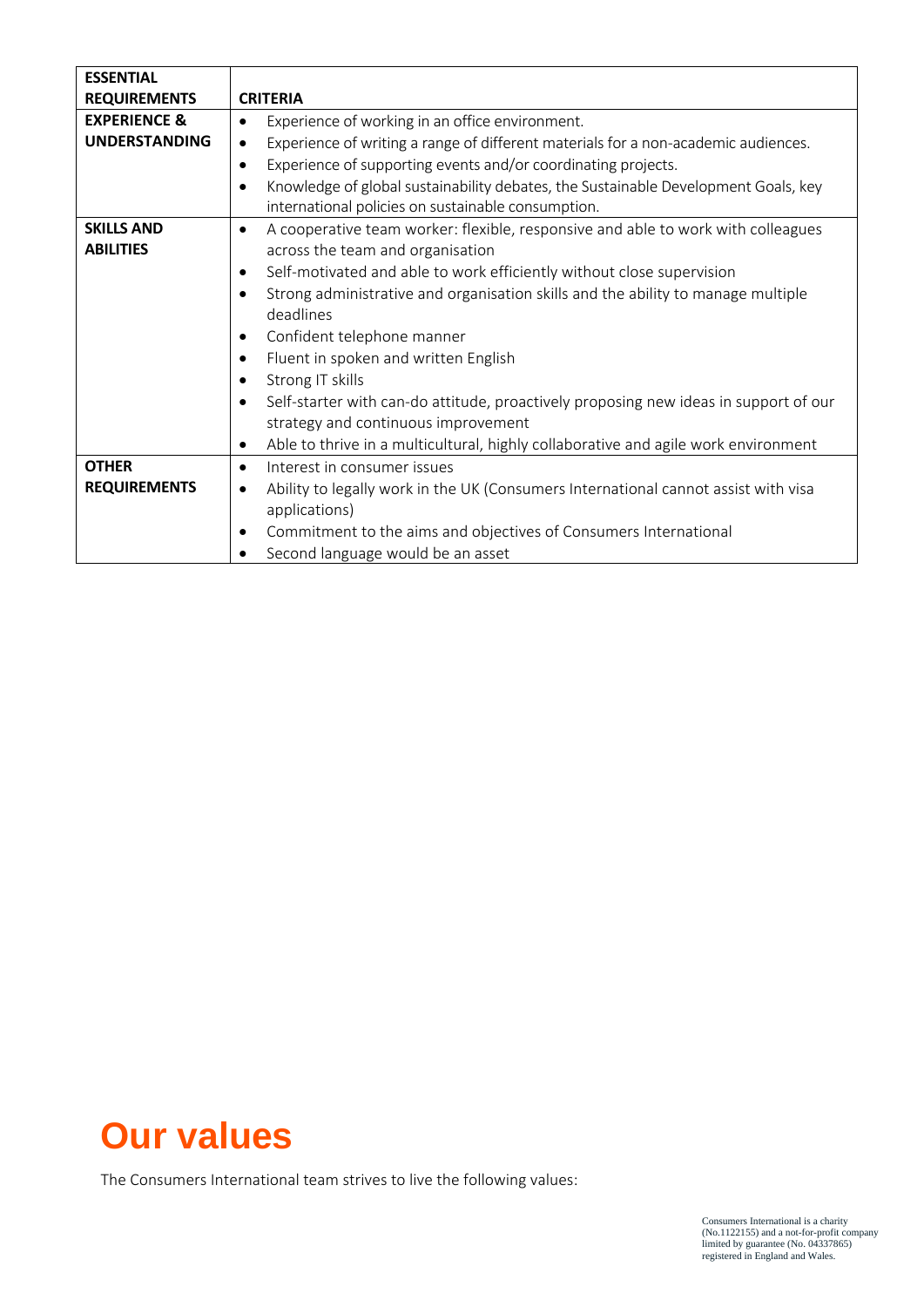| Leadership  | • Making tough trade-offs to ensure we deliver against strategy.                                                                                                                                     |
|-------------|------------------------------------------------------------------------------------------------------------------------------------------------------------------------------------------------------|
|             | • Charting a path forward – listening to other perspectives, while being independent of<br>those perspectives.                                                                                       |
|             | • Self-starting, motivated to put ourselves in leadership positions and drive forward<br>pieces of work.                                                                                             |
|             | • Striving to bring others with us - colleagues understand the direction we are taking<br>and our reasoning. Viewpoints are sought at key moments and delivery is orientated<br>around the strategy. |
| Inclusivity | • In delivering our strategy, creating the space to listen and understand views, and<br>diversity of participation and representation.                                                               |
| Caring      | • Caring about the career development and success of our colleagues and how our<br>team collaborates together.                                                                                       |
|             | • Caring about the future of consumers and members and achieving impact for them<br>through our strategy and change agenda.                                                                          |
| Innovation  | . Pursuing new creative ideas that have the potential to change the world.                                                                                                                           |
| Agility     | • Adapting quickly in response to opportunity.                                                                                                                                                       |
| Efficiency  | • Generating the greatest impact for the least effort. Keeping it simple and systemising<br>for efficiencies.                                                                                        |
| Excellence  | . Delivering work to the highest standards with professionalism and integrity. The<br>quality of work is evident to all.                                                                             |
| Passion     | • Passion for a safe, fair, and sustainable marketplace for consumers drives our impact<br>and the achievement of our organisational goals.                                                          |
|             | • Engaging with energy and excitement.                                                                                                                                                               |

## **Employee benefits**

Consumers International employee benefits include:

• 27 days holiday, plus bank holidays